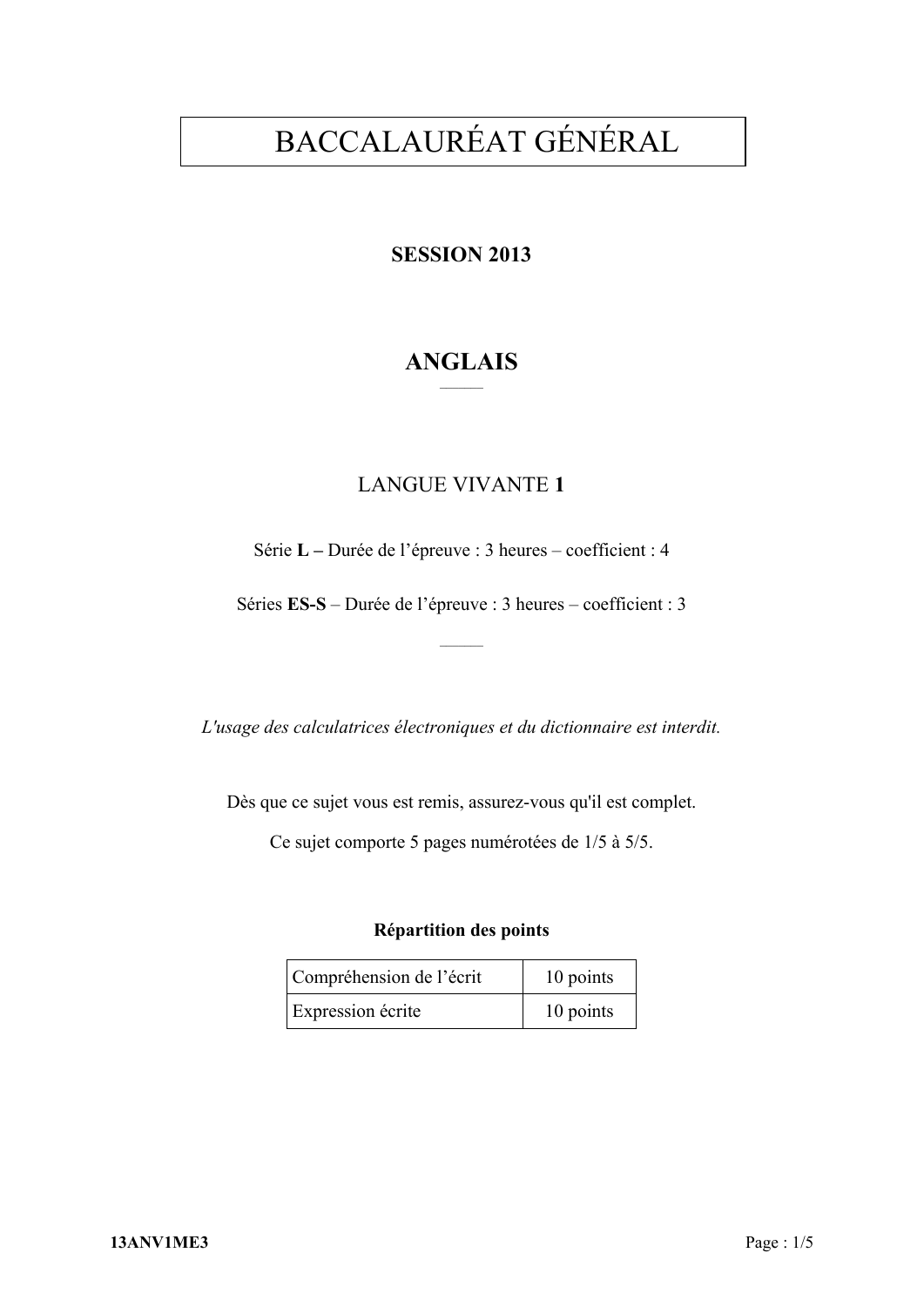## **Document A**

#### **By Givonte Latimore**

**Created on**: February 09, 2008 **Last Updated**: February 10, 2008

#### "NEVER JUDGE A BOOK BY ITS COVER"

I stepped off the Marta rail at Five Points Station a little past eight o'clock on a Saturday evening. I had noticed previously on the train an older woman, perhaps in her mid sixties, staring at me with a look that suggested she was anything but content with my presence in the seat across from hers. As we exited the train she continued to make glances in my direction.

- 5 Not those glances that you happen to make every now and then just to check your surroundings, but rather the type of glance you make when you know a dog's loose, so you watch him to make sure he does not sneak and attack you. It was obvious that she was uncomfortable with me walking the same path as her yet in all actuality her apparent frightfulness of me made me somewhat uncomfortable as well. I quickened my pace and
- 10 eventually passed her with a nod and a smile and continued on my way. The entire experience was nothing new for me; in fact it has become somewhat of the norm, however it is something I could never completely get used to. For those who have never experienced a stereotype, I would be glad to lend my shoes for a day and let them experience one first hand.
- Since the founding of this country, American society has been filled with stereotypes that 15 label individuals based on physical appearance rather than personality or intellect. It was said by our forefathers that only men should be able to work and vote because women were incapable to do so. For nearly three hundred years it was believed that African-Americans were inferior to Caucasians due to the color of their skin. Here I stand a young African-American male in the 21st century, still categorized by a society that knows nothing about
- 20 me. I encounter atrocious stares from strangers who cannot seem to see past the baggy pants and dreadlocks. I am a sixteen-year-old student who will next year graduate with not only a high school diploma, but with an associates degree as well, yet I am labeled a criminal by so many due to the apparel I choose to wear. Am I not too a person born with the inalienable rights of "Life, Liberty, and the Pursuit of Happiness"? Should I be forced to compromise
- 25 with America in order to be accepted in a society that was founded on the belief of individual free will?

*www.helium.com*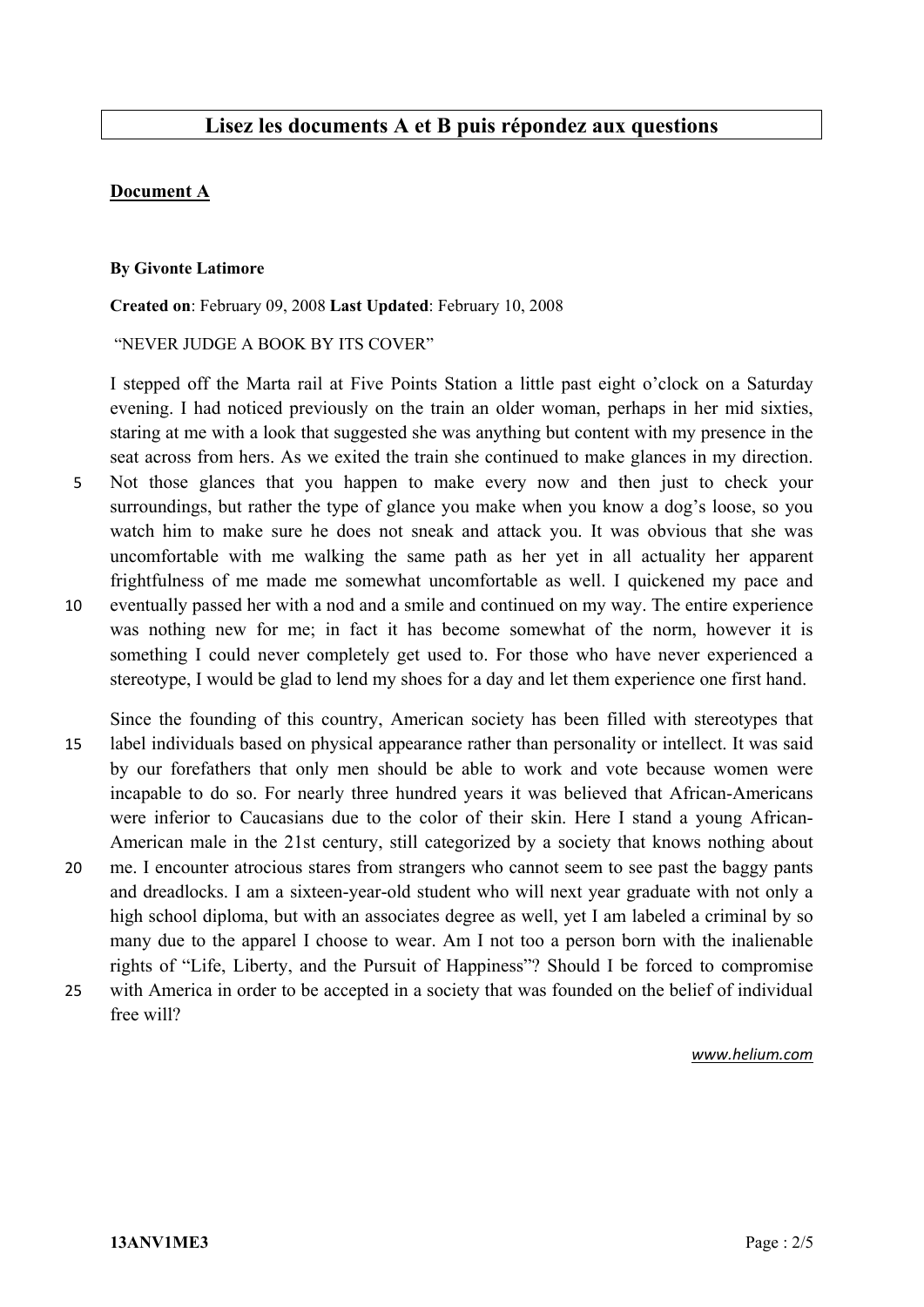#### **Document B**

Alex Denholm was a pleasant enough man who could have been popular with his neighbours if it had not been for his queer streak. Alex had no sense of proportion. Until the neighbours got to know him they would hurry across to his farm to help him fix his tractor or his combine, only to find that there was nothing wrong with them; Alex had actually stopped

- 5 work in the middle of the wheat-sowing season to go inside to listen to the Music Lover's Hour on the radio. And he would come out with his red hair standing up from the way he rumpled it in his excitement, his reddish-brown eyes glowing like fire, and his face, which was rugged and ruddy, shining in an absurdly delighted and boyish manner, to tell them he had just heard the Vienna Philharmonic Orchestra playing Mozart's E Flat Symphony.
- 10 Opinion about Alex's wife was divided. Some said she was a heroine for putting up with him; others that she was a fool for not leaving him.

 The neighbours were very amused when they heard that Alex was getting an Italian prisoner-of-war to work for him.

'That'll be two of a kind,' said some.

15  $\sqrt{2}$  Don't be too hard on the Ities<sup>1</sup>, said the others.

 The Control Centre men were a bit apologetic about the Italian they brought to Denholm's place. He was a small, obsequious fellow, who looked exactly like a waiter in a second-rate Italian restaurant.

 'I don't think he knows anything about farm work,' said the sergeant-major, 'but 20 you'll have no trouble keeping him in order.'

 All the C.C. staff chuckled at this and Mario looked at them nervously, with his big soft brown eyes sliding from one to the other. Alex gave his prisoner a cheerful smile, as if he were sure he would discover some good in him. It did not take him very long. The very first night when he took him in to tea and they were both feeling awkward and embarrassed 25 because they could understand only a few words of each other's language, Alex switched on

his radio to his usual programme of classical music. An orchestra was playing selections from Italian operas. Mario looked and listened with intense interest.

'Rossini,' he said.

'Rossini good,' said Alex.

30 'Good! Good!' said Mario enthusiastically, and they smiled delightedly at each other. The orchestra played the first three notes of the next air and Alex shouted, 'Mascagni!'

Mario looked at him admiringly. 'Mascagni good!' he said.

Eric Otto SCHLUNKE, *The Man Who Liked Music,* 1965

 <sup>1</sup> *Ities*: pejorative term for Italians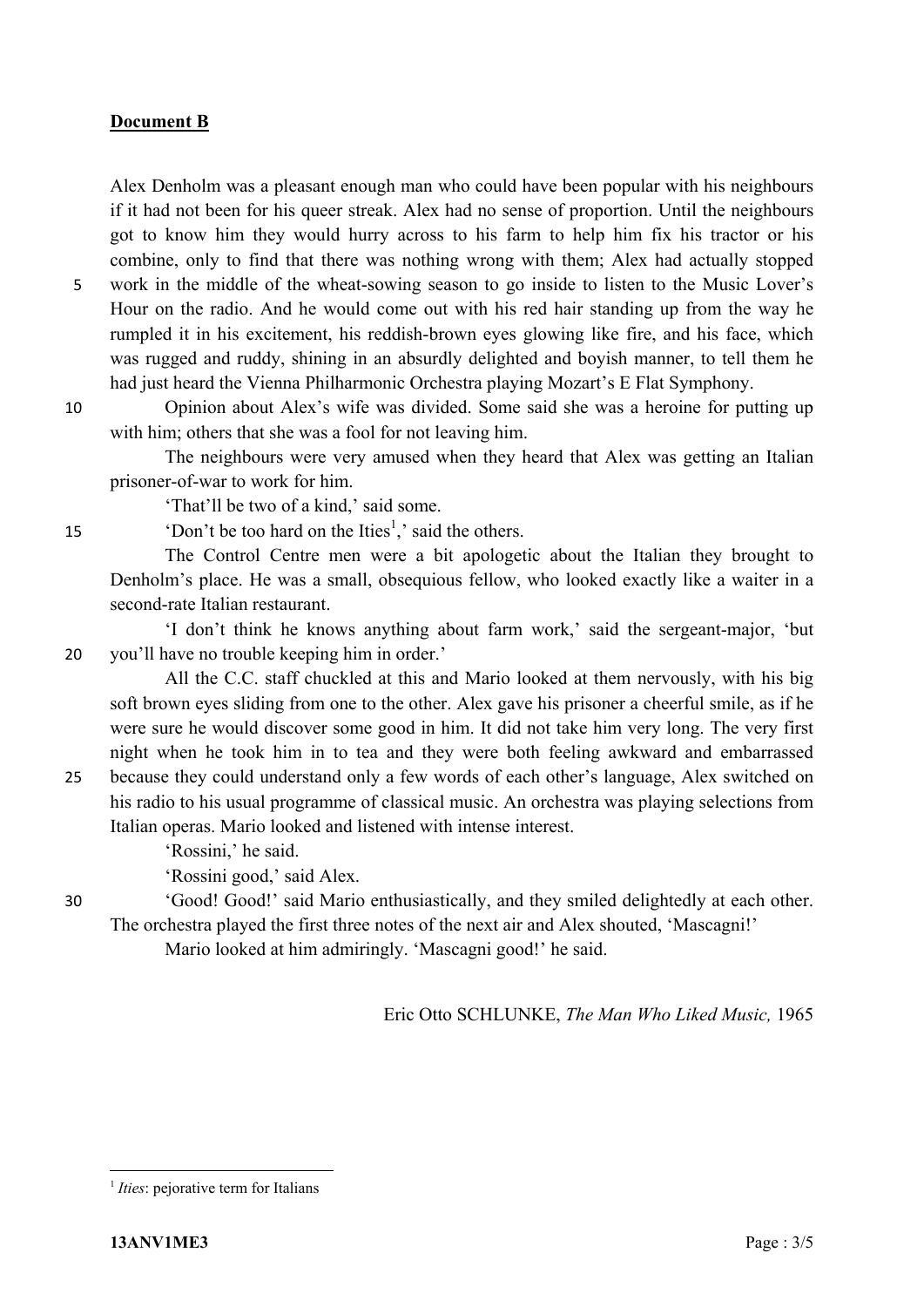### NOTE AUX CANDIDATS

#### **Les candidats traiteront le sujet sur la copie qui leur sera fournie et veilleront à :**

- respecter l'ordre des questions et reporter les repères sur la copie (lettre ou lettre et numéro ou lettre, numéro et lettre). Exemples : **A.** ou **A.1.** ou **A.1.a.** ;
- faire toujours précéder les citations du numéro de la ligne ;
- dans les phrases à compléter, les recopier en **soulignant** l'élément introduit.

En l'absence d'indications spécifiques, le candidat répondra **brièvement** aux questions.

# **COMPRÉHENSION**

#### **Document A**

**A.** Who is Givonte? (3 items)

#### **Lines 1 to 10**

#### **B.**

- **1.** What did the older woman do on the train, then on the platform?
- **2**. How did Givonte interpret the older woman's attitude? What did he believe she thought?
- **C.** What accounts for the older woman's attitude towards him? Answer in a few sentences and justify with three elements from the text.

#### **Lines 10 to 26**

- **D.** Was this an isolated incident for Givonte? Justify your answer by quoting from the text.
- **E.** What conclusions about America does Givonte draw from his experience? Answer in a few sentences.

#### **Document B**

- **F.** Who are
	- **1.** Alex?
		- **2.** Mario?

Choose the relevant answers from the list below and copy them out. (Two items for each character)

> *a farmer – a mechanic – a music composer – a prisoner of war – a Control Centre man – a waiter – a music lover*

**G.** How is Alex regarded by the community and why? Answer in your own words.